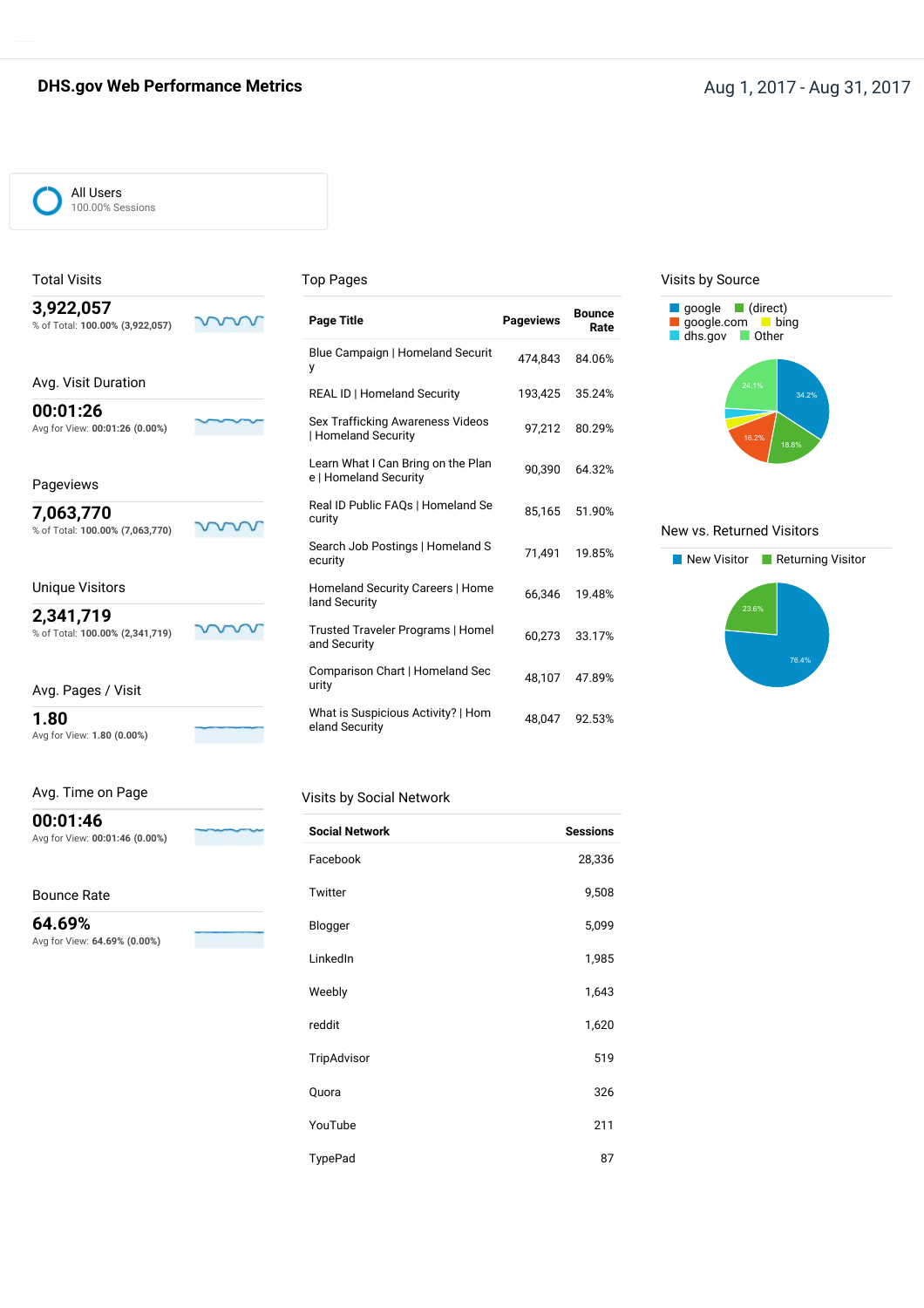## **DHS.gov Search Performance Metrics Aug 1, 2017 - Aug 31, 2017** - Aug 31, 2017

#### All Users 100.00% Sessions

Visits to DHS.gov

#### Top Internal Searches by Search Term

New vs. Returned Visitors



ww

**880,372**

% of Total: **22.45% (3,922,057)**

| <b>Search Term</b>       | <b>Total Unique</b><br><b>Searches</b> | Organic<br><b>Searches</b> |
|--------------------------|----------------------------------------|----------------------------|
| antifa                   | 1,468                                  | 20                         |
| antifa terrorist         | 1,169                                  | 60                         |
| Antifa                   | 979                                    | 10                         |
| esta                     | 839                                    | 90                         |
| careers                  | 679                                    | 20                         |
| esta application         | 489                                    | 30                         |
| case status              | 400                                    | 20                         |
| active shooter           | 390                                    | 30                         |
| check my case sta<br>tus | 380                                    | 10                         |
| esta status              | 360                                    | 30                         |



Avg. Visits per Visitor



#### Top External Searches (Google - as reported)

| Page Title                                                  | <b>Sessions</b> |
|-------------------------------------------------------------|-----------------|
| Blue Campaign   Homeland Security                           | 332,241         |
| Learn What I Can Bring on the Plane   H<br>omeland Security | 71,750          |
| Homeland Security   Home                                    | 70,821          |
| Sex Trafficking Awareness Videos   Ho<br>meland Security    | 59,754          |
| Identify a Victim   Homeland Security                       | 25,432          |
| Get a Green Card   Homeland Security                        | 21,206          |
| Real ID Public FAQs   Homeland Securit<br>у                 | 17,481          |
| Homeland Security Careers   Homeland<br>Security            | 13,445          |
| Cross U.S. Borders   Homeland Security                      | 12,726          |
| Search Job Postings   Homeland Securi<br>ty                 | 11,667          |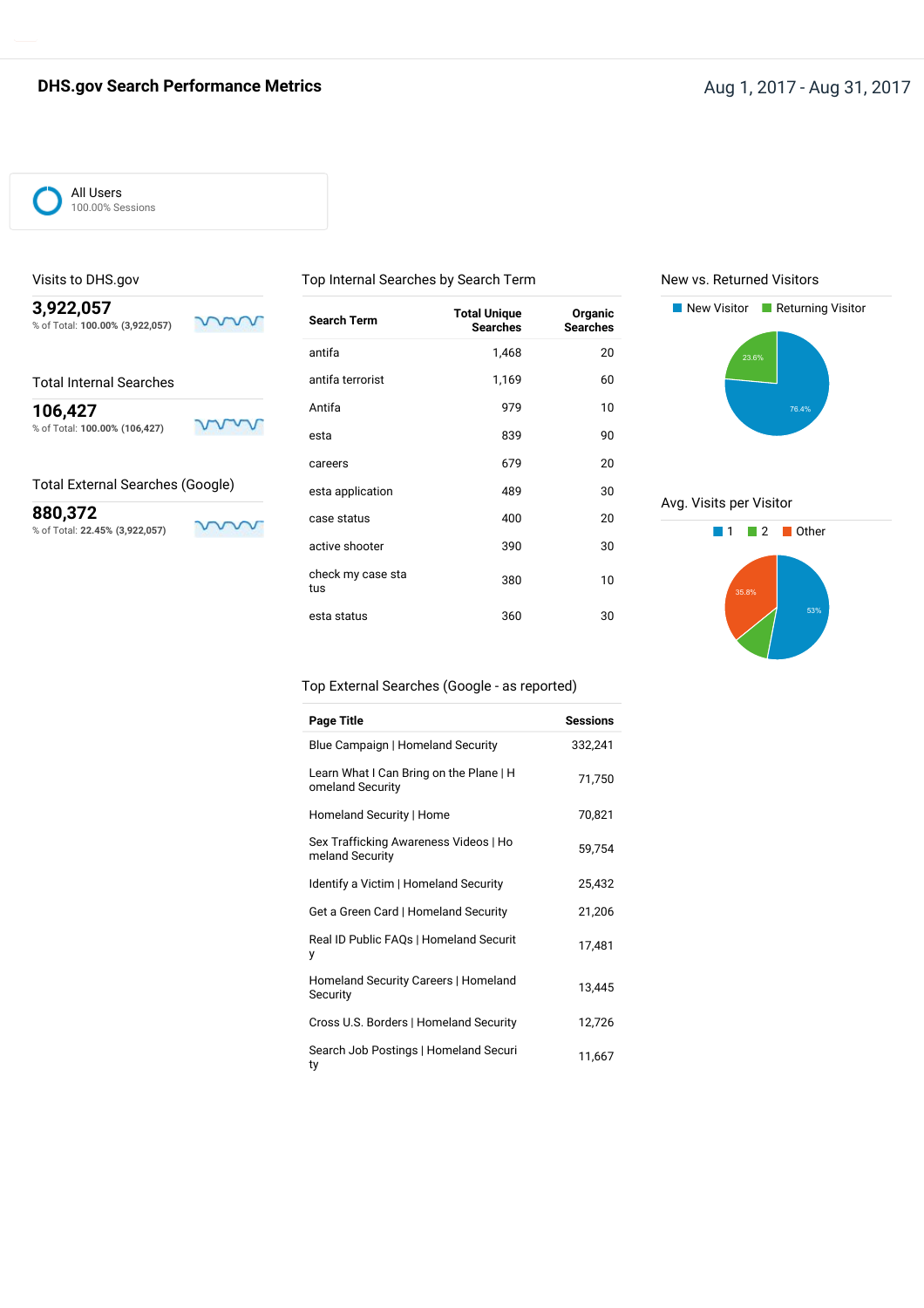Time Period: 08/01/2017 –08/31/2017

# **Voice ofthe Customers**

## **Feedback:**

- The major customer issues to improve on the DHS.gov site include making content easier to find, label pages and navigation to help customersfind relevant content quickly and easily.
- Other items to improve on the DHS.gov site include simplifying links and navigation choices, making navigation more intuitive, and remediating broken links.

Complete list available upon request

(Source: Survey Monkey)

## **Recommendations:**

We continue to review and work on recommendations from DHS.gov metrics reports. The DHS.gov Web Team documents and analyzes the success of improvements through metrics in addition to emerging technologies, recommendations and actions.

## **Actions Taken:**

**Difficulty Finding Content, Feeling Lost and Mislabeled Links:** The DHS.gov Web Team continues to implement more left navigation throughout site and restructure content and hyperlinks to promote a more productive, user-friendly experience.

**Increase Visibility:** This past quarter, the DHS.gov Web Communications team identified the top 200 pages according to Google Analytics and updated the "Frequently Request Pages" section of the site to reflect customer needs.

**Improved Usage Analytics:** This past quarter, the DHS.gov Web Communications team installed Google Analytics tracking code to all DHS.gov homepage rotators to identify how many clicks rotators are receiving and which homepage content is attracting the most attention by site users.

### **Technical Improvements:**

- Changed the view of Blogs and Press Releases Thumbnails on the Homepage News Feed
- We've changed the main Seal on the website header to make it properly accessible
- Changed the 250 pixel thumbnails to 200 pixels for the tablet view of the blog page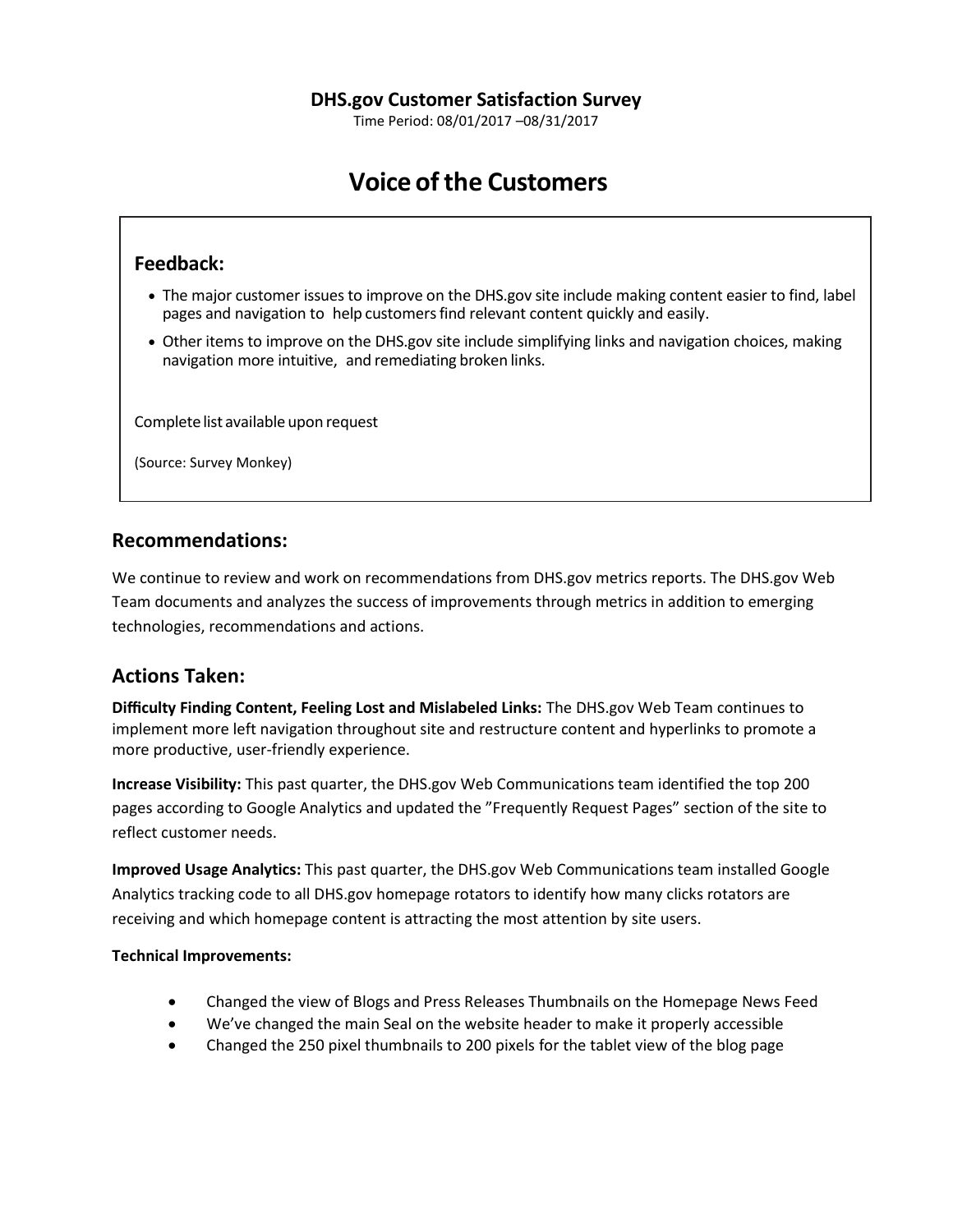## **DHS.gov Customer Satisfaction Survey**

Time Period: 08/01/2017- 08/31/2017

## **Overall Customer Satisfaction Score 68.80**

### **How would you rate your overall experience today? 64.01 Answer Choices Responses Points Score** ▪ Outstanding 442 100 44200 ▪ Above Average 574 75 43050 ▪ Average 610 50 30500 ■ Below Average 137 25 3425 ▪ Poor 130 0 0 **Total 1893 121175 Were you able to complete the purpose of your visit? 57.58 Answer Choices Responses Points Score** ▪ Yes 1090 100 109000  $\bullet$  No  $\bullet$  0 0  $\bullet$  0  $\bullet$  0  $\bullet$  0  $\bullet$  0  $\bullet$  0  $\bullet$  0  $\bullet$  0  $\bullet$  0  $\bullet$  0  $\bullet$  0  $\bullet$  0  $\bullet$  0  $\bullet$  0  $\bullet$  0  $\bullet$  0  $\bullet$  0  $\bullet$  0  $\bullet$  0  $\bullet$  0  $\bullet$  0  $\bullet$  0  $\bullet$  0  $\bullet$  0  $\bullet$  0  $\bullet$  0  $\bullet$  0  $\bullet$  0  $\bullet$  0  $\bullet$  0 **Total 1893 109000 85.00 Answer Choices Responses Points Score** ■ Yes 1609 100 160900 100 160900 100 160900 100 160900 100 160900 100 160900 100 160900 100 160900 100 160900 1 ▪ No 284 0 0 0 **Total 1893 160900 Will you recommend this website to a friend or colleague? 79.87 Answer Choices Responses Points Score** ■ Yes 1512 00 151200 1512 100 151200 1512 100 1512 100 1512 100 1512 100 1512 100 1512 100 1512 100 1512 100 1 ▪ No 381 0 0 **Total 1893 151200 65.03** NOTE: Excludes "Other" responses **Answer Choices Responses Points Score •** Encountered no difficulties 1138 100 113800 ▪ Had technical difficulties (e.g. error messages, broken links) 48 0 0 **Example 1** Links did not take me where I expected and the control of the control of the control of the control of the control of the control of the control of the control of the control of the control of the control of th ▪ Links / labels are difficult to understand, they are not intuitive 44 0 0 ▪ Navigated to general area but couldn't find the specific content needed 316 0 0 **• Too many links or navigational choices** and the set of the set of the set of the set of the set of the set of the set of the set of the set of the set of the set of the set of the set of the set of the set of the set of ▪ Would often feel lost, not know where I was 47 0 0 **Total 1750 113800 How was your experience using our site search? 52.20** NOTE: Excludes "Did not use search" and "Other" responses **Answer Choices Responses Points Score Would you still return to this website if you could get this information or service from another source? Please describe your experience finding your way around (navigating) DHS.gov today.**

▪ Encountered no difficulties 462 100 46200 ▪ I was not sure what words to use in my search 65 0 0 ▪ Results were not helpful 156 0 0 ▪ Results were not relevant to my search terms or needs 92 0 0 ▪ Results were too similar / redundant 24 0 0 ▪ Returned not enough or no results 68 0 0 ▪ Returned too many results 18 0 0 **Total 885 46200**